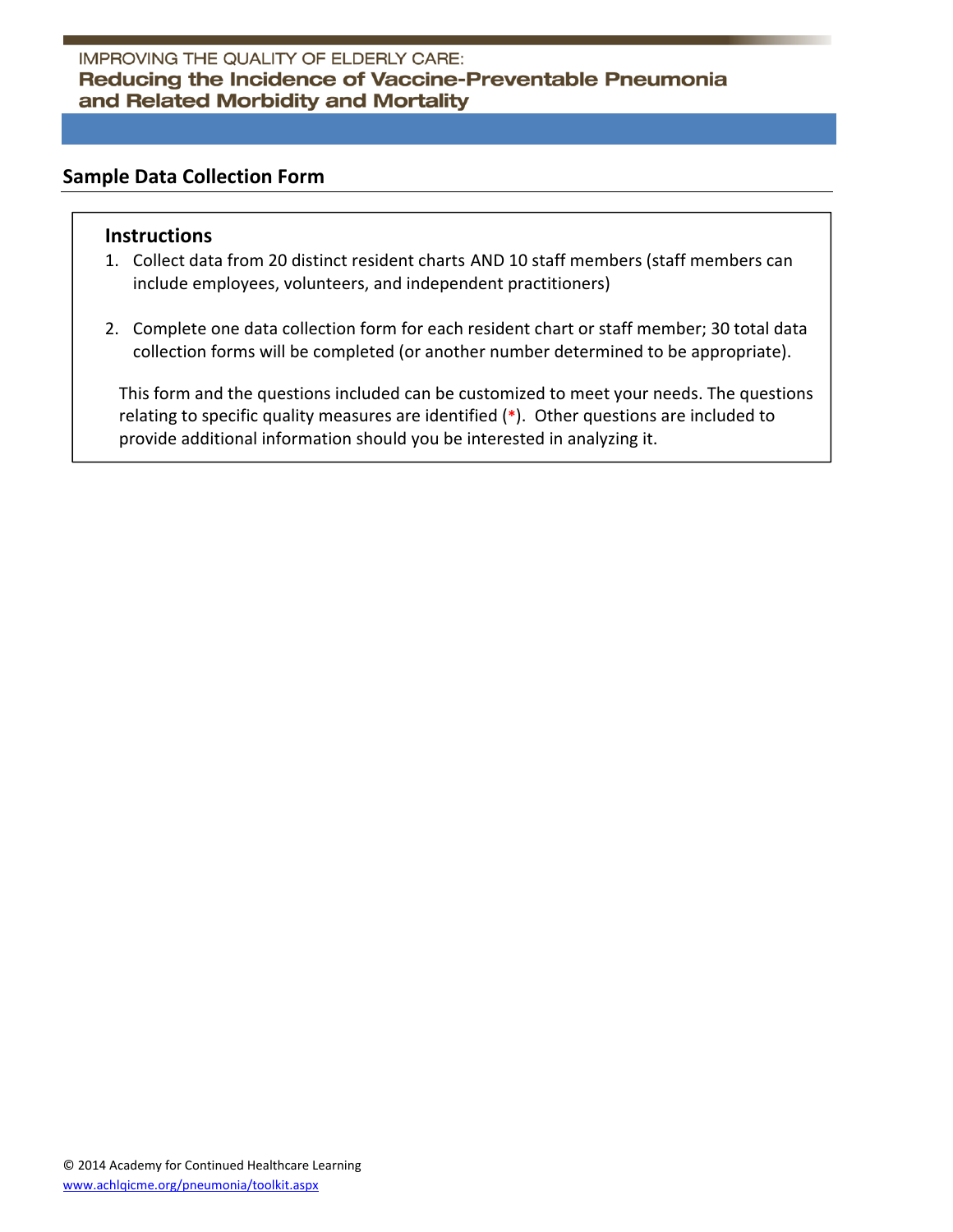Sample Data Collection Form. The questions relating to specific quality measures are identified (\*).

| <b>IMPROVING THE QUALITY OF ELDERLY CARE:</b><br>Reducing the Incidence of Vaccine-Preventable Pneumonia<br>and Related Morbidity and Mortality |                                                                                                                                                                                      |  |  |  |  |
|-------------------------------------------------------------------------------------------------------------------------------------------------|--------------------------------------------------------------------------------------------------------------------------------------------------------------------------------------|--|--|--|--|
|                                                                                                                                                 |                                                                                                                                                                                      |  |  |  |  |
|                                                                                                                                                 | <b>RESIDENT DATA COLLECTION FORM</b>                                                                                                                                                 |  |  |  |  |
|                                                                                                                                                 | 1. Record number (1 of 20, 2 of 20, etc):<br><u> 1980 - John Stein, Amerikaansk politiker (</u>                                                                                      |  |  |  |  |
| 2.                                                                                                                                              |                                                                                                                                                                                      |  |  |  |  |
| 3.                                                                                                                                              | Resident gender: □ Man<br>Woman                                                                                                                                                      |  |  |  |  |
| 4.                                                                                                                                              | African American<br>$\Box$ Asian<br>$\Box$ Caucasian<br>$\Box$ Latino/Hispanic $\Box$ Other<br>Ethnicity:                                                                            |  |  |  |  |
| 5.                                                                                                                                              | * Is the resident 70 years of age or older? $\Box$ Yes<br>$\Box$ No                                                                                                                  |  |  |  |  |
| 6.                                                                                                                                              | * Does the resident's chart/record document whether or not the pneumococcal vaccination was given?<br>T Yes<br>$\Box$ No                                                             |  |  |  |  |
|                                                                                                                                                 | [If No, this form is complete – stop here]                                                                                                                                           |  |  |  |  |
| 7.                                                                                                                                              | If yes, what type of documentation is provided?<br>Patient self-report<br>Family response<br>Chart from physician<br>Pharmacy order<br>Not specified                                 |  |  |  |  |
| 8.                                                                                                                                              | What other vaccinations are documented? (check all that apply)<br>Seasonal influenza<br>Herpes zoster<br>Pertussis<br>Diphtheria<br>Tetanus<br>None                                  |  |  |  |  |
| 9.                                                                                                                                              | * Has the resident ever received the pneumococcal vaccine?                                                                                                                           |  |  |  |  |
|                                                                                                                                                 | Yes                                                                                                                                                                                  |  |  |  |  |
|                                                                                                                                                 | $\Box$ No [If checked, skip to question 11]<br>Not indicated [If checked, this form is complete - stop here]                                                                         |  |  |  |  |
|                                                                                                                                                 | 10. If yes, where did patient receive the pneumococcal vaccine?<br>Physician's office<br>Community health center<br>Pharmacy<br>Hospital<br>Visiting nurse at facility<br>Don't know |  |  |  |  |
|                                                                                                                                                 | 11. * If no, why hasn't the resident received the pneumococcal vaccine?<br>Contraindication (severe allergic reaction after previous dose or to a vaccine component)                 |  |  |  |  |

- Refused
	- Was not aware of vaccine
- Don't know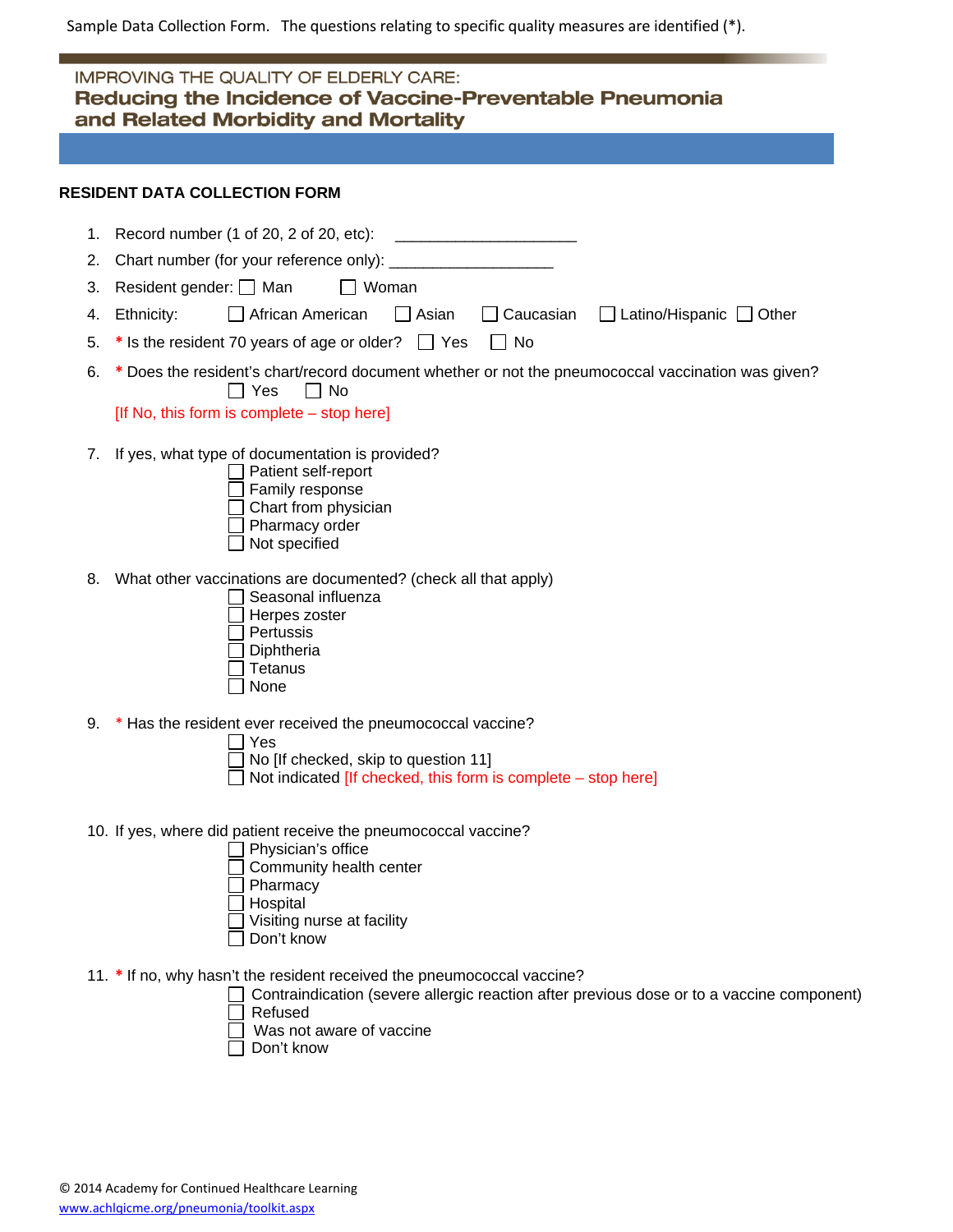Sample Data Collection Form. The questions relating to specific quality measures are identified (\*).

## **IMPROVING THE QUALITY OF ELDERLY CARE:** Reducing the Incidence of Vaccine-Preventable Pneumonia and Related Morbidity and Mortality

#### **STAFF DATA COLLECTION FORM**

- 1. Record number (1 of 10, 2 of 10, etc):
- 2. Chart or record number (for your reference only):
- 3. \*Has the staff member been working in the facility for 30+ days?

| ÷  |
|----|
| Γ. |

- 4. What is the staff member's affiliation with the facility?
	- Full-time employee
	- Part-time employee
	- Licensed independent practitioner
	- Volunteer
- 5. What is the staff member's role in the facility?
	- **Activity director**
	- Administrative/Manager
	- $\Box$  Physician
	- Nursing staff (registered nurse, licensed practical nurse, certified nurse aide, qualified medication aide, home health aide)
	- $\Box$  Personal care attendant
	- $\Box$  Therapist
	- Food service
	- $\Box$  Housekeeping
	- Maintenance
	- **Other**
- 6. **\*** Has the staff member received the previous year's seasonal influenza vaccine, from October 1 (or when vaccine became available) through March 31 of the following year?
	- Yes  $\Box$  No
	- □ Don't know
- 7. **\*** If no, why hasn't the staff member received the influenza vaccine?
	- Contraindication (severe allergic reaction after previous dose or to a vaccine component)
	- Refused
	- Was not aware of vaccine
	- □ Don't know
- 8. Has the staff member ever received the pneumococcal vaccine?

|  | n |
|--|---|

- Don't know
- 9. If no, why hasn't the staff member received the pneumococcal vaccine?
	- Contraindication (severe allergic reaction after previous dose or to a vaccine component) Refused
	- Was not aware of vaccine
	- Don't know